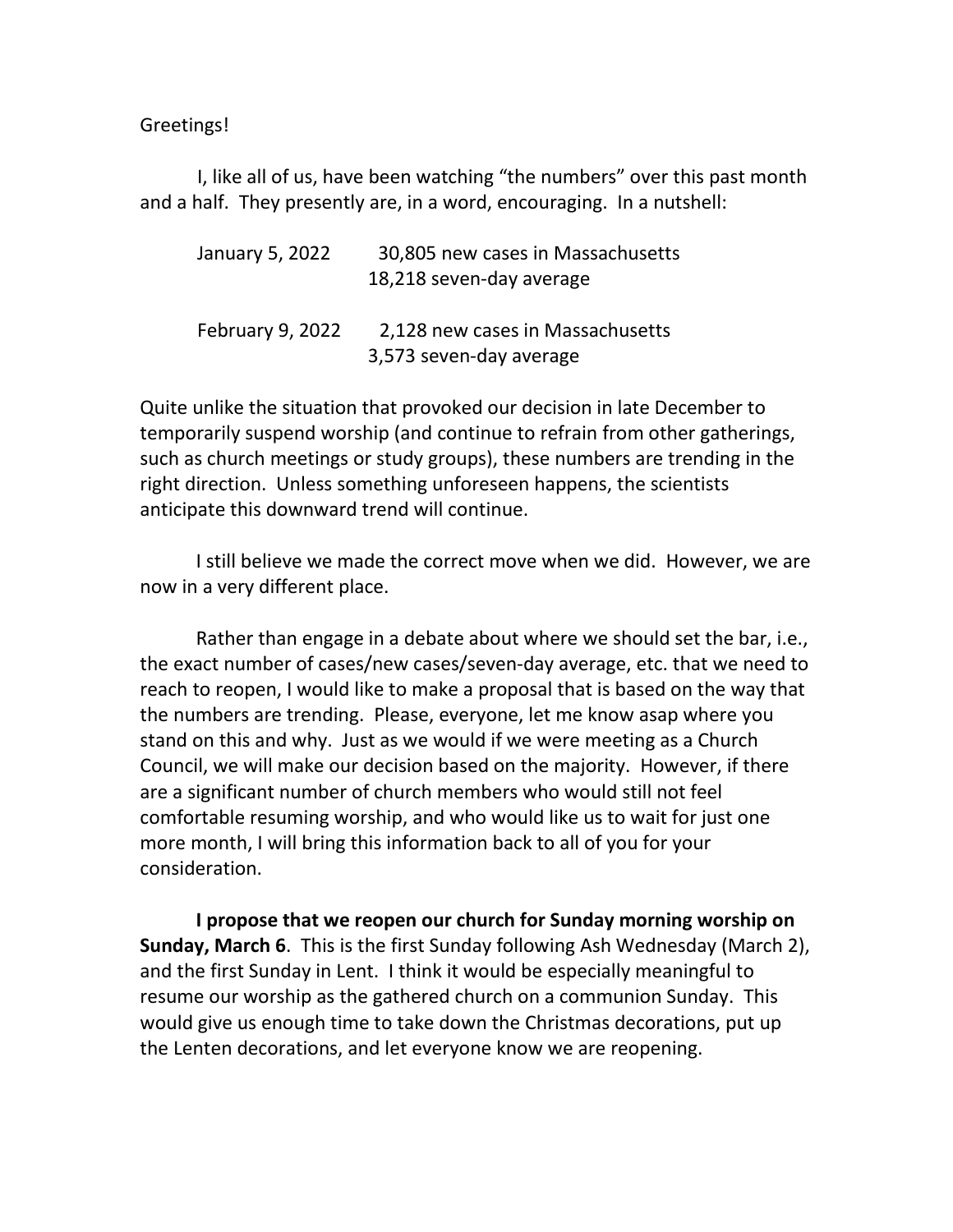I would suggest that if/when we reopen, we continue to observe the following safety guidelines:

- 1. All persons attending must wear masks for the entire worship service
- 2. We should "socially distance" by
	- a. Roping off every other pew
	- b. Keeping family units at least 6' apart in each pew
	- c. Refraining from gathering in close-proximity conversation before and after the worship service.

I would be comfortable with resuming the following parts of our worship service:

1. Singing hymns, the Gloria Patri, and the Doxology (when we resume passing the offering plates)

- 2. Participating in Responsive Readings, etc.
- 3. Having lay leaders/readers
- 4. Passing the offering plates to each other during the worship service
- 5. Resuming our traditional form of communion

I would prefer that we wait just one more month to resume church meetings. Unless the numbers continue to drop precipitously, I would prefer we wait a little longer to resume our Tuesday afternoon study group, and Sunday morning Bible study. If things continue to trend the way they are, when we begin to meet as a Church Council, we could set a new date for our annual meeting. To this end, we could begin to think about pulling together the annual reports for 2021. I don't know how you feel, but I believe we could think about having our choir back in the choir loft—perhaps for Palm Sunday and Easter?

I would feel comfortable holding memorial services, when needed, in our sanctuary beginning March 6.

I will be attending a United Parishes of Southborough Lay Council meeting this coming Tuesday (I will be participating by Zoom). I would like to propose at the meeting that we resume our Easter Sunrise Service (April 17) by the lake in Hopkinton, and, to this end, I would be willing to be the preacher at this service. In addition to being a little premature to hold large gatherings in the beginning of March, I believe it is too late for the United Parishes to plan a